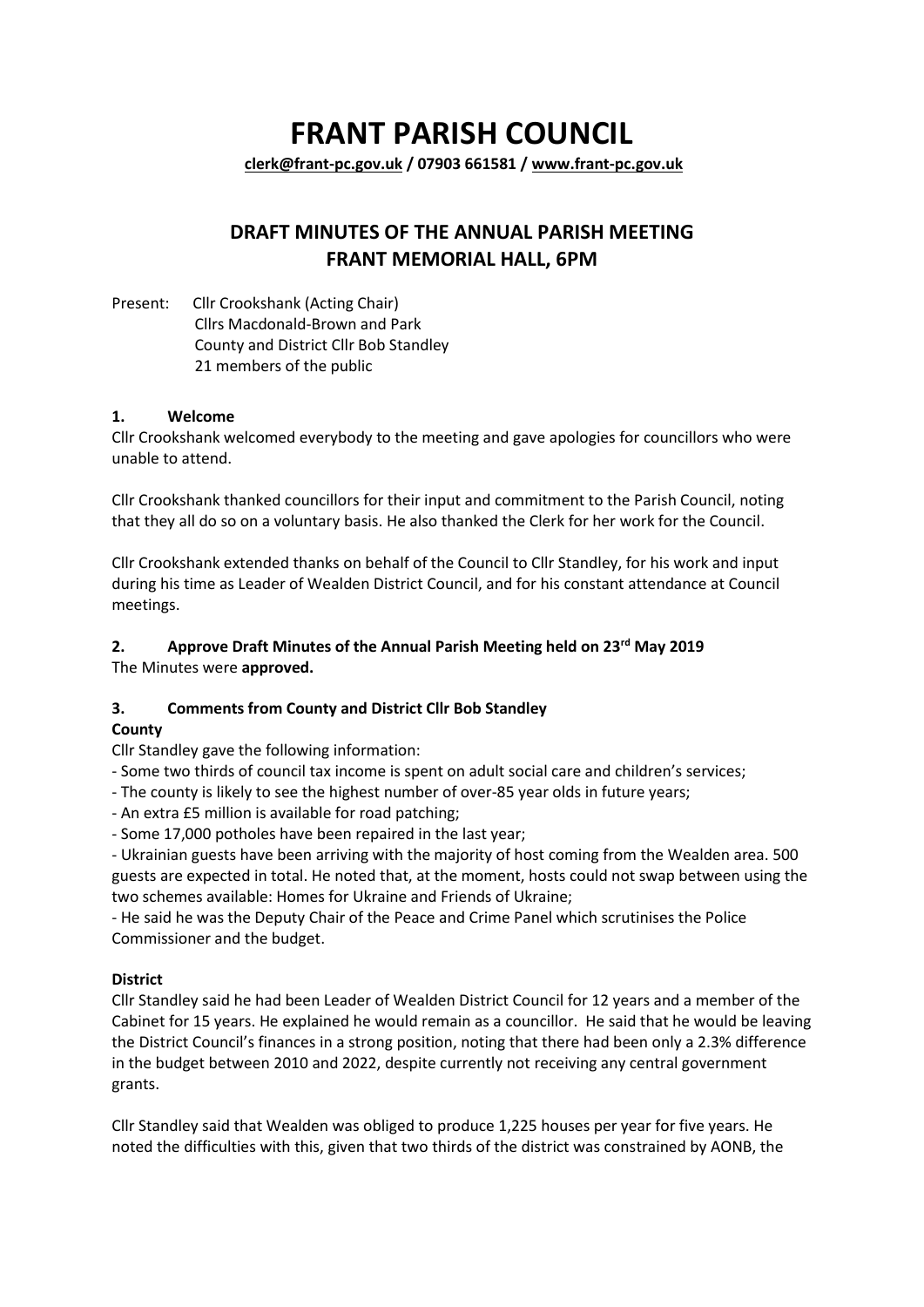Ashdown Forest and the Pevensey Levels. He said he had met with Ministers and conveyed that the housing obligations were too high.

Turning to the issue of waste, he noted that black bin waste is incinerated at a facility in Newhaven, which in turn powers some 20,000 homes. He referred to the ongoing bin strike and gave some background.

## **4. Talk given by Dr Andrew Macdonald-Brown about the use of Automated External Defibrillators (AEDs) in the community**

Dr. Macdonald-Brown's talk is at Appendix One.

One member of the audience asked the Parish Council about a list of First Aiders to display in the village hall. The Clerk explained that she was unable to provide a public list of contact details as not all of the participants of the First Aid course had confirmed their consent for this. It was suggested that participants agree to this during any future First Aid courses.

Another member of the audience asked about whether, for example, the village hall could be sued for not installing a defibrillator should an event occur. Dr. Macdonald-Brown said that the Good Samaritans Law did not compel venues or event holders to provide defibrillators.

## **5. Summary of the Parish Plan results given by Cllr Debby Park**

Cllr Park provided the headline results from the survey. She said the Parish Council was keen to involve residents in the parish in shaping a plan for its future and it was important to have residents' input in the process and to improve routes of communication.

One member of the audience asked about where new development could go in the parish and there was some discussion about SHEELA sites; it was noted that information about these sites was available on Wealden District Council's website.

One member of the audience enquired as to what the responses had been concerning the provision of health facilities. Cllr Park said that disappointment had been expressed about the loss of the surgery on the High Street in Frant; others noted difficulty in getting to and from the surgeries in Wadhurst and Lamberhurst. It was noted that the Parish Council funds a scheme called 'Dial2Drive' which can organise lifts to doctors and hospital appointments. Details are on the Parish Council website. One member of the audience asked why people had not been told of this scheme at the time the surgery closed. Cllr Macdonald-Brown said it was because the scheme was not running at that point, but began some time later.

Cllr Park noted that the new Inspired Villages development in Bells Yew Green intended to provide a surgery but doubts had been raised by the Parish Council as to whether it would be able to recruit a GP(s).

#### **6. Projects the Council has been working on during the last two years**

In addition, to the day-to-day work of the parish council, Cllr Crookshank talked about some of the projects that the Parish Council has been working on, as follows:

- maintenance of green spaces in the parish;
- repair and refurbishment of fingerposts;
- the new green in Eridge;
- refurbishment of lampposts;
- new solar light in Bells Yew Green;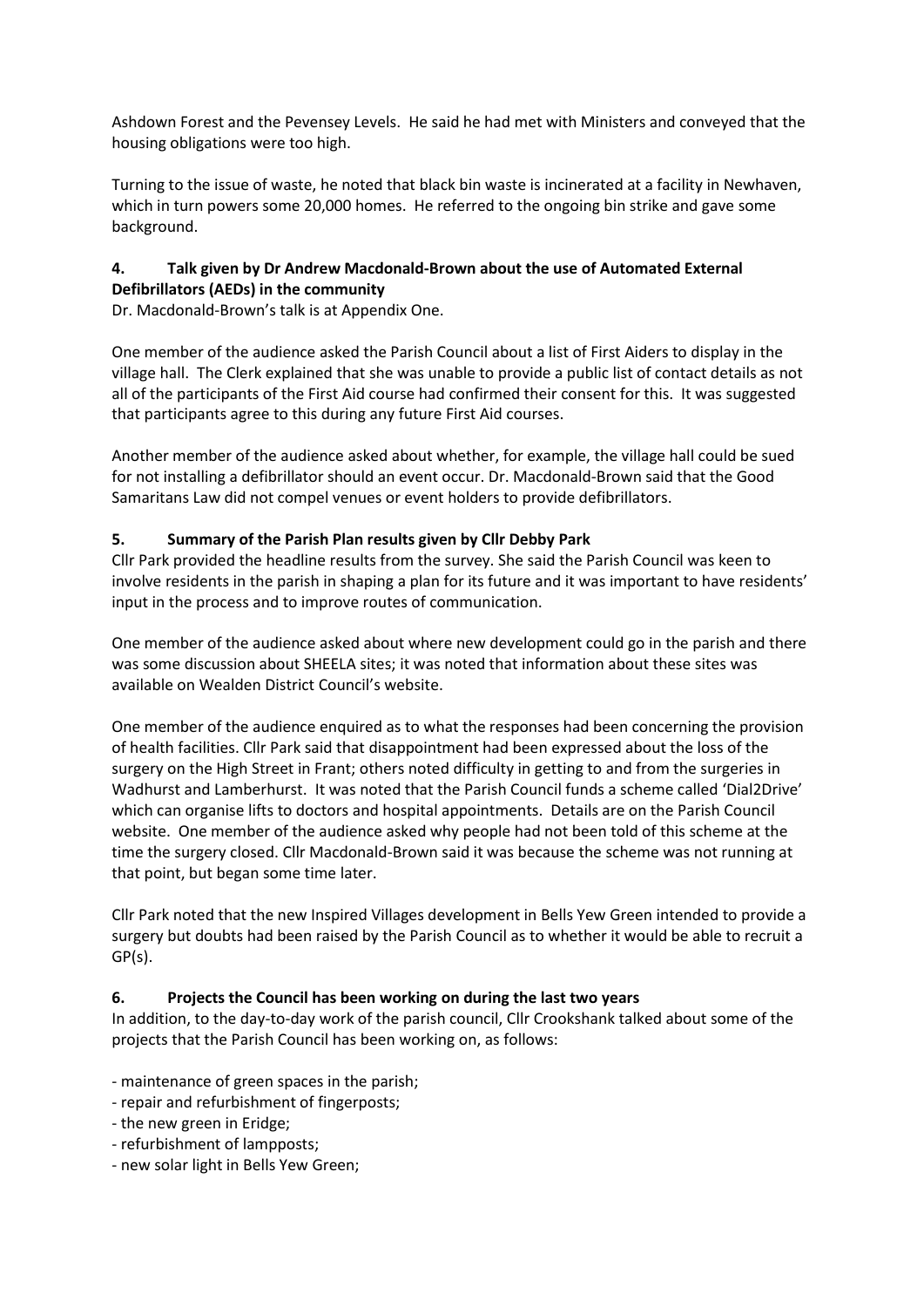- commissioning consultants to ascertain extent of erosion of the green in Frant and suggest remedial action; it was noted that the Parish Council had taken a pragmatic and more affordable approach, by reinstalling sleepers and bollards around the green;

- maintenance of bus shelters;
- maintenance of play areas.
- refurbishing the phoneboxes in Frant and Bells Yew Green

There was some discussion about the proposed pedestrian crossing in Frant, including its location, the number of lights, cost and developer contributions. Cllr Crookshank noted that a Feasiblity Study was underway to improve safety at the junction of the A267 and the Wadhurst Road. Measures here, combined with the pedestrian crossing at the other end of the village, would serve to greatly improve safety, particularly for pedestrians. One member of the public noted there are no safe crossing provision outside Frant Court, not even an island in the middle of the road. The question was also asked about what could be done about people turning - in the wrong direction – out of the one way street by the corner shop and onto the A267. Cllr Crookshank said this could be raised at the Parish Council's next meeting with Highways.

One member of the audience said that the path across the green used to be maintained as such, which had helped people cross the green, including those with mobility issues or using a pushchair.

#### **7. Future projects and call for volunteers**

Cllr Crookshank said that volunteers were needed for two projects – litter picking and Community Speed Watch. He asked the attendees to leave their details on the sheets available at the back of the room if they wished to volunteer.

#### **8. Parking on the green in Frant – an ongoing concern**

Cllr Crookshank said that parking on the green was a perennial problem and had been shown to be contributing to the deterioration of the green. He noted that the Parish Council owned the green and parking was prohibited. He said that the bund formed around the green in Bells Yew Green had served to stop cars from parking there.

At this point, Cllr Crookshank invited Mr Payne to talk about the possibility of a village sign in Frant. Mr Payne said that there were three things that were forthcoming that were important for the village: the new housing by Fern Close, the pedestrian crossing and the village sign. Turning to the design for the sign, Mr Payne said that the Historical Society of Ottawa had confirmed that Colonel By did not have any links to slavery. Cllr Crookshank said that this is not what he had said; rather, he had concerns about the association of Colonel By with the Victorian, imperialist era. One member of the audience noted that the possibility of a village sign had been discussed some twenty years ago. Cllr Park noted that at the last Annual Parish Meeting, the majority had voted against a village sign so the Parish Council had to be mindful of all views. Cllr Crookshank said the Bells Yew Green had voted in favour of a sundial, instead of a village sign.

Cllr Crookshank said he felt Mr Payne was 'pushing at an open door' and that the Parish Council would probably approve a village sign for Frant in due course; the design and location would also need to be debated. Mr Payne said he had obtained preliminary costs from a woodcarver and bricklayer. He noted the cost of the sign in Eridge in 1980 had been approximately £2,000.

Mrs Pybus thanked Mr Payne and the councillors for their efforts.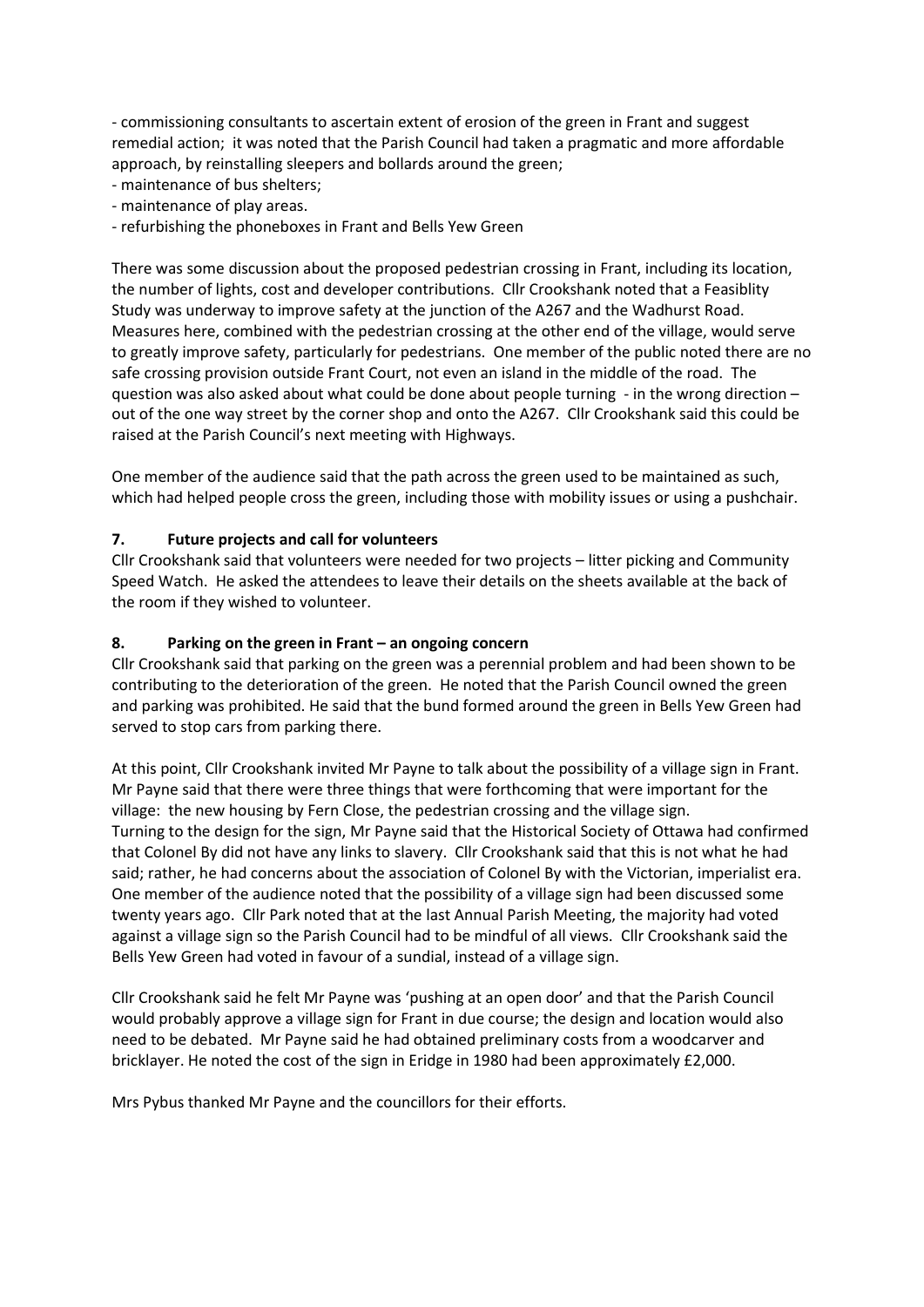#### **9. Summary**

Cllr Crookshank thanked everyone for coming and invited them to stay for snacks and refreshments and he reminded them to sign up to volunteer, if they felt they could.

#### **10. Q&A**

One member of the audience asked when the pile of grass cuttings near the cricket pavilion would be removed. The Clerk said she had been chasing the contractor for a date and would do so again. She noted the Council was legally obliged to have the waste collected by a licenced contractor and properly disposed of. The same member of the audience asked about relocating the dog bin to nearer the litter bins by the cricket pavilion and the path. Cllr Crookshank said this issue had not been forgotten and would be put on the June agenda. He noted further that the Parish Council was going to fund a new dog bin to deal with waste from dog walkers coming through the churchyard and onto the High Street in Frant.

Mr Bannerman asked if he could say to the Historical Society of Ottawa that the village sign was approved. Cllr Crookshank reiterated that he felt it likely the Parish Council would approve it and then would go on to looking at the specific design.

There being no other business, the meeting closed.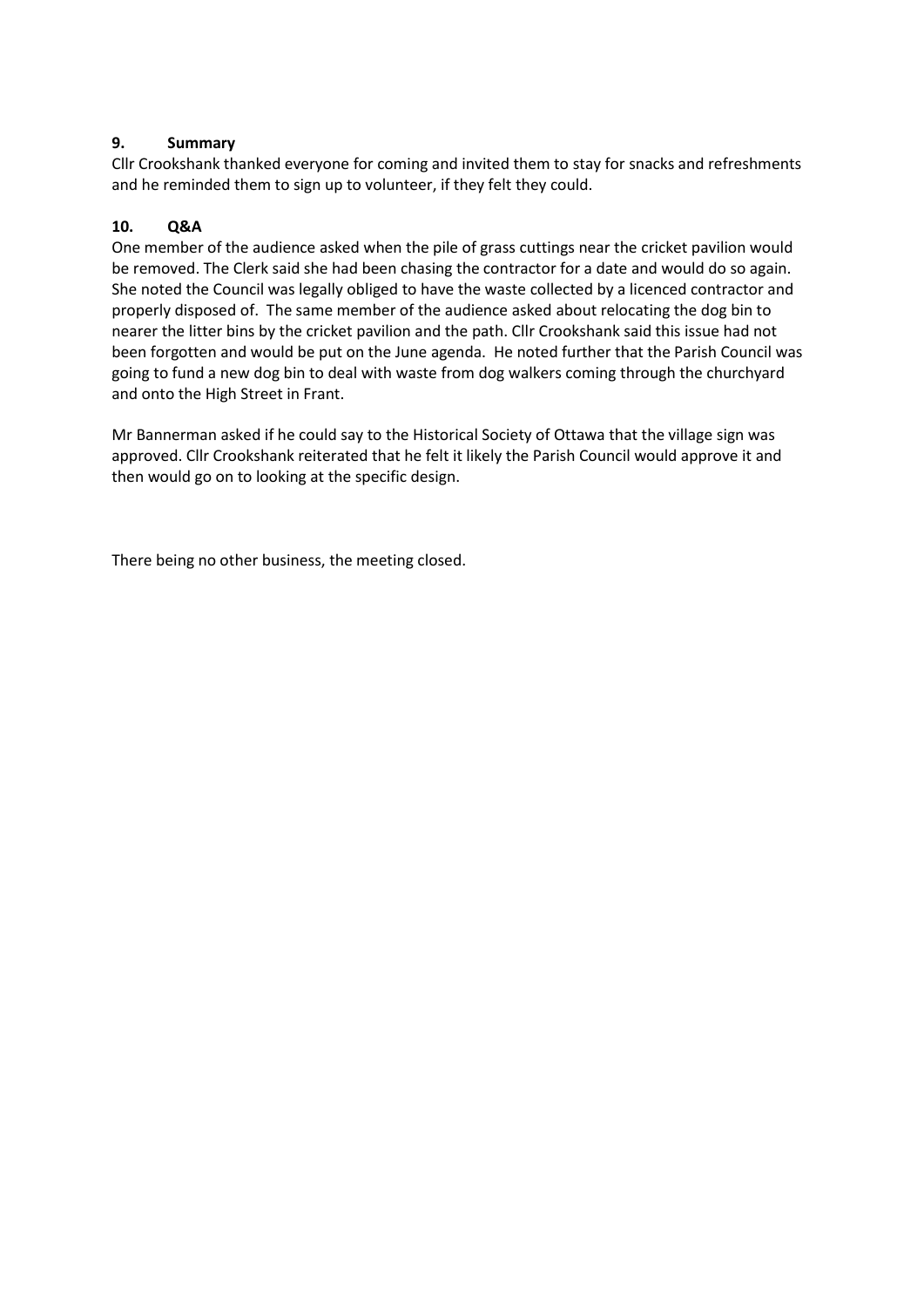## **Appendix One**

## **AED (automated external defibrillator) in the Community – a talk given by Cllr Dr Andrew Macdonald-Brown**

The Parish Council has been asked about the provision of a defibrillator in the village, and I will talk about the pros and cons, and why we have declined to fund one so far. What does a defibrillator do?

Following collapse it converts an abnormal heart rhythm, back in to a normal or recoverable rhythm using an electric shock from a battery pack. CardioPulmResus prior to the shock helps stimulate the heart and oxygenate the lungs. Several types of AED guide the user with audible instructions. I think it would be helpful to put some statistics into the background. In the UK, there are approximately 60,000 sudden cardiac arrests annually. Resuscitation is attempted in only about half of these, but less than 1 in 10 survive. CPR (cardiopulmonary resus) is more likely to be attempted on men than women, because, unsurprisingly there is public hesitation to aggressively compress a woman's chest !

Restarting the heart following cardiac arrest shows that within

- o-4 minutes: brain damage is not likely; chances of survival and good health are high
- after 4-6 minutes of arrest: brain damage could occur; which may be the beginning of brain death
- after 6-10 minutes: brain damage is likely; the person may suffer ongoing issues after being resuscitated
- after 10+ minutes: brain death is likely to occur; very slim chance of person regaining consciousness or surviving at all, the exception being extreme hypothermia.

Even if a person is resuscitated, eight out of every 10 will have been in a coma and sustain some level of brain damage.

People worry about the legal implications of attempting resuscitation on a collapsed person. You are covered by the

#### **Good Samaritan act UK.**

A good Samaritan act is where medical assistance is given in a bona fide medical emergency. No one has yet been prosecuted for using a Defib in a failed resuscitation, but things could get awkward if an elderly or terminally ill person is wearing a Do Not Resuscitate bracelet or necklace, or have it tattooed on their chest!

It is not just the elderly who may have need of a defibrillator , but understandably they do make up a significant %age of those requiring defibrillation. Young people rarely suffer unexpected cardiac arrests, one study quotes 2/million over 15 years, and when they do it is usually due to an undiagnosed or undiagnosable cardiac condition. The majority occur on playing fields during exercise.

**Historically** AEDs have been placed in many busy public areas, workplaces, sports locations, . gyms, where trained first aiders are likely to be near.

There are many types of AED; they may be fixed to the outside of a building, or inside somewhere like a decommissioned phone box, they can be locked with a keypad, or unlocked, or they may be portable. They should be waterproof and their batteries kept charged, and the device kept at the correct temperature and humidity, hence the need for a power supply. There should be a named individual responsible for checking the AED regularly.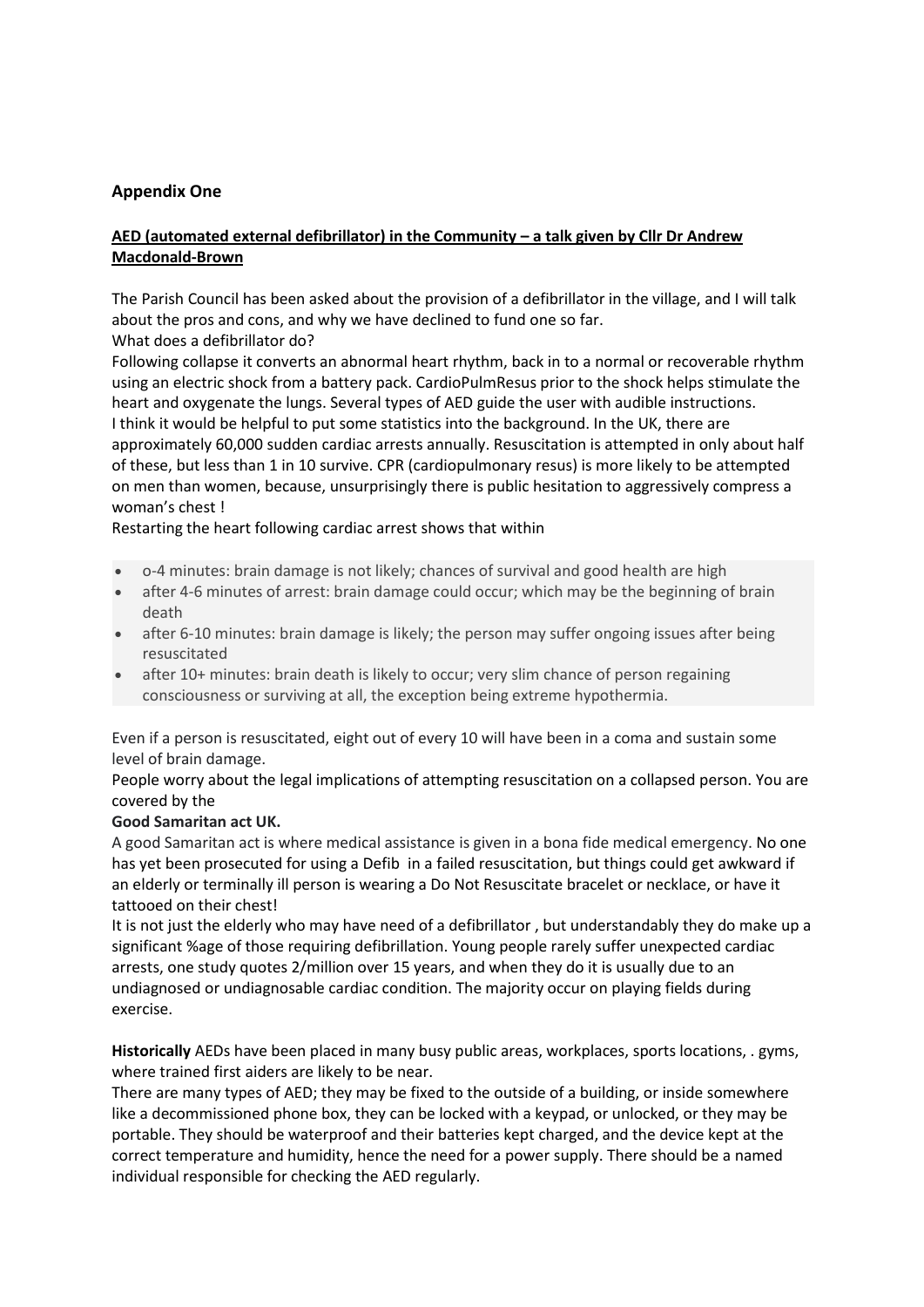#### **British Heart Foundation and Resuscitation Council's**

Website gives extensive advice on the installation of a defib. They both recommend a visible unlocked device on the grounds of time getting the device to the patient. The Resuscitation Council UK encourages all owners of AEDs to register their devices with their local ambulance service so that every AED can provide maximum benefit to the community. The idea is that when you 999, the ambulance service will direct you to to the nearest *registered* device, but this only works if the device is registered with your local ambulance service in the first place. If the AED is a locked version, they will provide the key number to unlock it. All this takes time and the requirement of a mobile phone signal

websit[e https://www.heartsafe.org.uk/aed-locations](https://www.heartsafe.org.uk/aed-locations) details a map with the position and state of all registered AEDs in our area.. The 4 nearest to Frant at present are at Sainsburys TW (not with 24hrs access), The Wells Free school TW, Rotherfield village hall and Ticehurst. But none of them have provided full updated information to the ambulance service. There must be other AEDs in the district but not registered.

#### **Where to install?**

#### **Telephone box option.**

The PC have taken over ownership of the disused telephone boxes in Frant and BYG and are going to refurbish them. **Community Heartsafe Trust** has an agreement with BT to re-establish power supply to a disused disconnected telephone box, but not on-going costs. A community could take on the supply with BT, which will incur not only a monthly charge, but also a significant meter installation cost, and quarterly standing charges. Not all defibrillator cabinets are suitable to be installed into telephone boxes and Vandalism has been a problem in one or 2 parishes. The AED outside Crowborough Comm Centre even has a DNA forensic tracking facility.

*(All CHT "ShockBox" Cabinets are Class II (From an ISO Rated Manufacturer) and designed to be 12- 24V Installed With RCD & Certificate Issued and therefore meet BT's approval.)*

**Alternative to a phone box:** attach it to the outside of a local building where power is available – av running costs £10-15pa**. Planning permission not normally required.**

**AED costs:** £1000-1500 **Equipment ongoing costs**

4 year shelf life for electrode pads and lithium batteries. Replacements approx. £300.

#### **What is the situation in schools:**

The most recent Gov guidance from the DoE on AEDs in schools is dated 31 Oct 2019 and hasn't been updated since. At that time there was advice to schools on installing and funding an AED. Although the government recommend schools having an AED, it is not compulsory. I am informed that Frant school does not have an AED citing funding as the reason. **Sport**

#### I understand TWRC which is in the parish has a defib but not available for public access.

**A word about Landlines and mobile phone signals to contact emergency services**: By Dec 2025 all copper landlines will be switched off and phone calls will be via the internet. Recent storm power cuts showed how some of us were unable to make calls at all as the power to our computers was cut, and mobile coverage poor. (Incidentally, If you have already made the transition to a digital phone, BT and other providers can reinstate landline in areas with poor network coverage.) Ofcom's map of mobile phone coverage for O2, EE, Vodaphone and Three, shows that Frant village and most of the parish, has 'some problems' with 4G coverage, and using a mobile phone to call an ambulance could be testing. Geographically, our best bet of getting a signal interestingly enough is in the middle of Eridge Park!